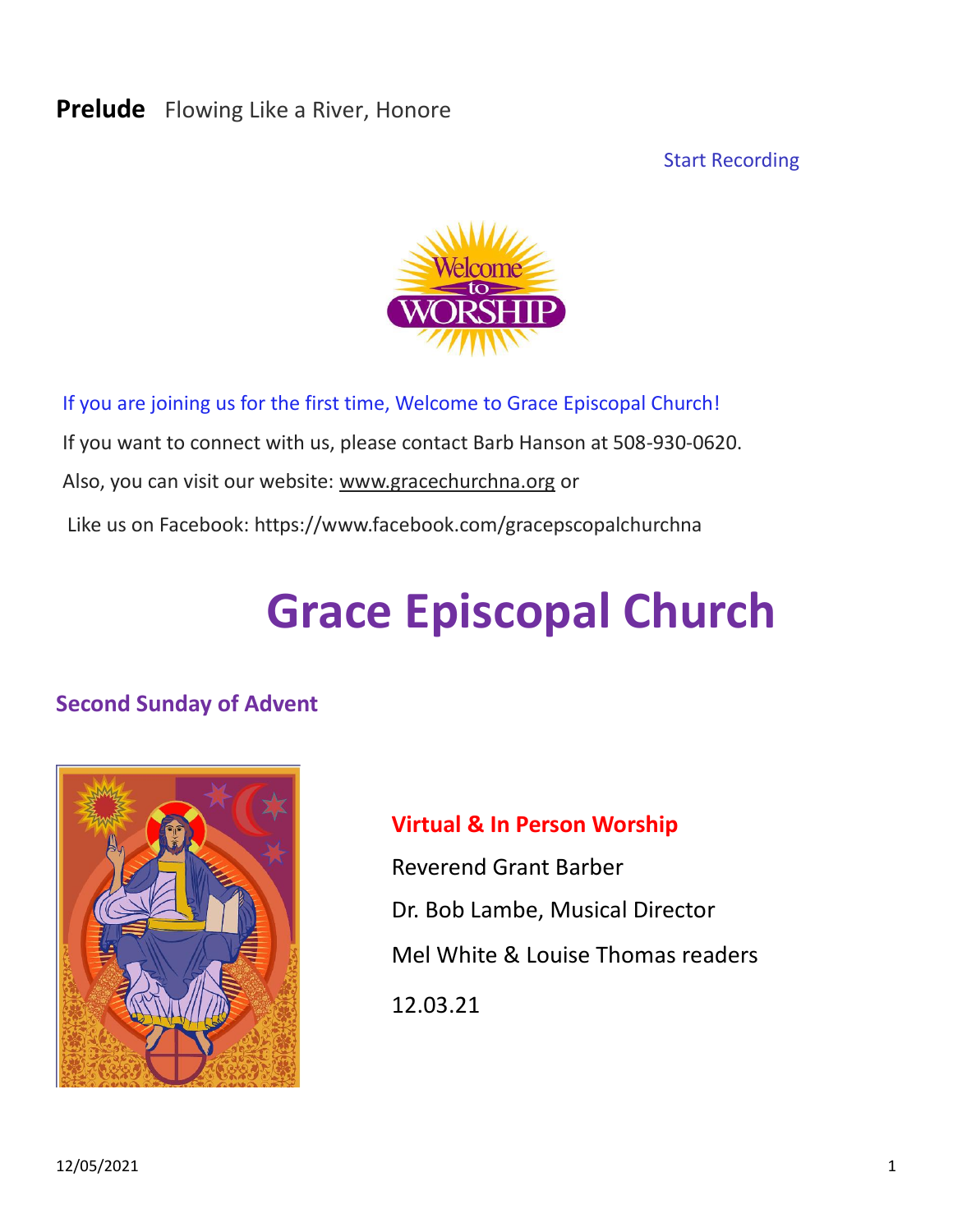# **2 nd Sunday of our Advent Preparing: Faith and Healing**

*To the themes of preparing and figuring out what is true in our lives in the here and now we add faith and healing to our Advent reflections. After discerning what is true—both the lapses and failures as well as blessings and God with us, we claim the faith that has led has so far. The faith the tells us the hard things will not overwhelm us. We claim healing: the longed-for restoration of all persons' dignity. For example, where race divides us we seek in faith God's guidance forward while we recognize that both those who call the shots—here in the US that would white people—and those understood as 'less-than,' which would be Black, Asian, and Latino—all need God's restoration and healing.*

*Following the opening hymn:*

*Celebrant:* In the wilderness prepare the way of the Lord, make straight in the desert a highway for our God… Then the glory of the Lord shall be revealed, and all people shall see it together. - Isaiah 40:3, 5

Reader: When the LORD restored the fortunes of Zion, \*then were we like those who dream. *All: Then was our mouth filled with laughter, and our tongue with shouts of joy.*

Reader: Then they said among the nations, \* "The LORD has done great things for them." *All: The LORD has done great things for us, \* and we are glad indeed.*

Reader: You meet those who gladly do right, those who remember you in your ways. But you were angry, and we sinned; because you hid yourself we transgressed. *All: We have all become like one who is unclean, and all our righteous deeds are like a filthy cloth. We all fade like a leaf, and our iniquities, like the wind, take us away.* 

Reader: Restore our fortunes, O LORD, \* like the watercourses of the Negev. *All: Those who sowed with tears \* will reap with songs of joy.*

Reader: Those who go out weeping, carrying the seed, \* will come again with joy, shouldering their sheaves.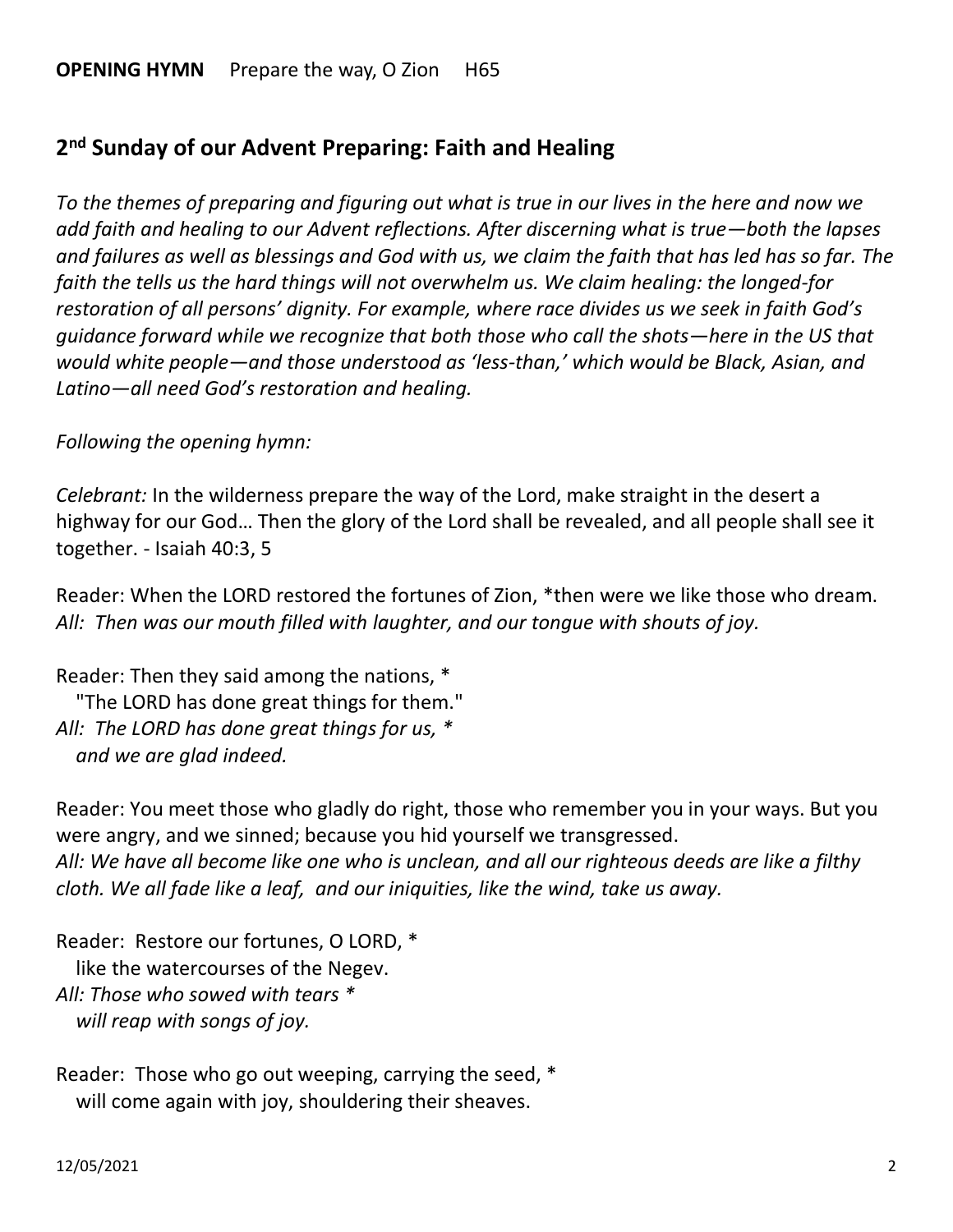# **Lighting the Candle**

*The second candle is lit.* 

Reader: Light of the world, in grace and beauty, mirror of God's eternal face, transparent flame of love's free duty,

*All: You bring salvation to our human race.* 

Reader 1: Sacred Mystery, we light the second candle of Advent for faith and healing. *The second candle is lit.* 

Reader 2: We kindle it with faith. As mighty God and tender infant, you come. Prepare our hearts to be transformed by you.

*All: Sacred Mystery, look upon your world. Give us faith and courage so we can repair the breach created through injustice and oppression. Help us to heal your land and your people. This Advent, teach us, like you, to be tender and just. Amen.*

# **Song of Praise** Kyrie S91

# **The Collect**

Merciful God, who sent your messengers the prophets to preach repentance and prepare the way for our salvation: Give us grace to heed their warnings and forsake our sins, that we may greet with joy the coming of Jesus Christ our Redeemer; who lives and reigns with you and the Holy Spirit, one God, now and for ever. Amen.

# **First Reading: Malachi 3:1-4**

See, I am sending my messenger to prepare the way before me, and the Lord whom you seek will suddenly come to his temple. The messenger of the covenant in whom you delight-indeed, he is coming, says the LORD of hosts. But who can endure the day of his coming, and who can stand when he appears?

For he is like a refiner's fire and like fullers' soap; he will sit as a refiner and purifier of silver, and he will purify the descendants of Levi and refine them like gold and silver, until they present offerings to the LORD in righteousness. Then the offering of Judah and Jerusalem will be pleasing to the LORD as in the days of old and as in former years.

Hear what the Spirit is saying to God's people *All: Thanks be to God*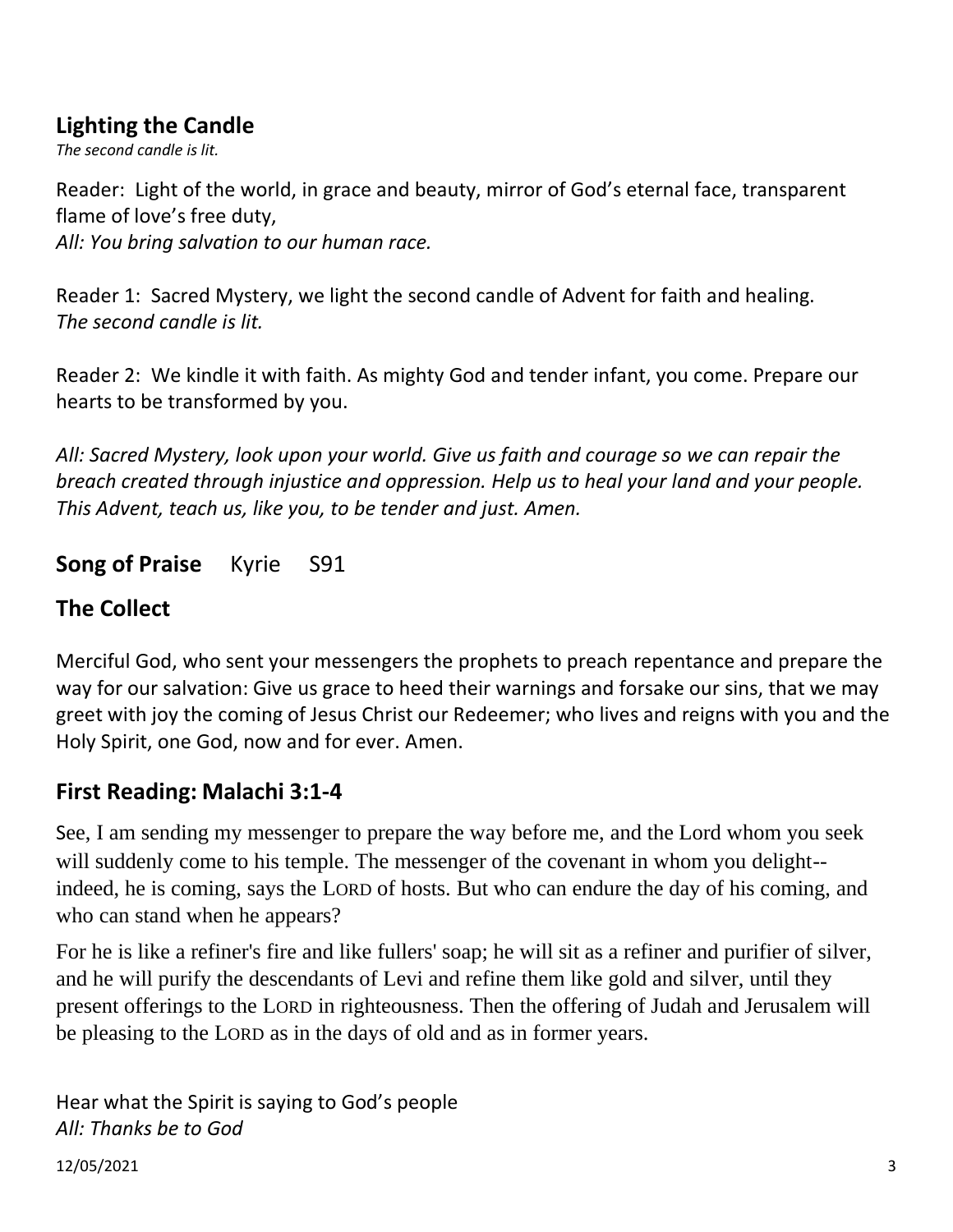# **Canticle 16**

1. Blessed be the Lord, the God of Israel; \* he has come to his people and set them free.

He has raised up for us a mighty savior, \*

born of the house of his servant David.

#### *Refrain:*

# **Canticle 16**

**Hawthorne** In the ten - der com- pas - sion of God the dawn from on shall break high up on us.

2. Through his holy prophets he promised of old,

 that he would save us from our enemies, \*from the hands of all who hate us. He promised to show mercy to our fathers \*

and to remember his holy covenant.

#### *Refrain*

3. This was the oath he swore to our father Abraham, \* to set us free from the hands of our enemies,

Free to worship him without fear, \* holy and righteous in his sight all the days of our life.

#### *Refrain*

4. You, my child, shall be called the prophet of the Most High, \* for you will go before the Lord to prepare his way,

To give his people knowledge of salvation \* by the forgiveness of their sins.

 *Refrain*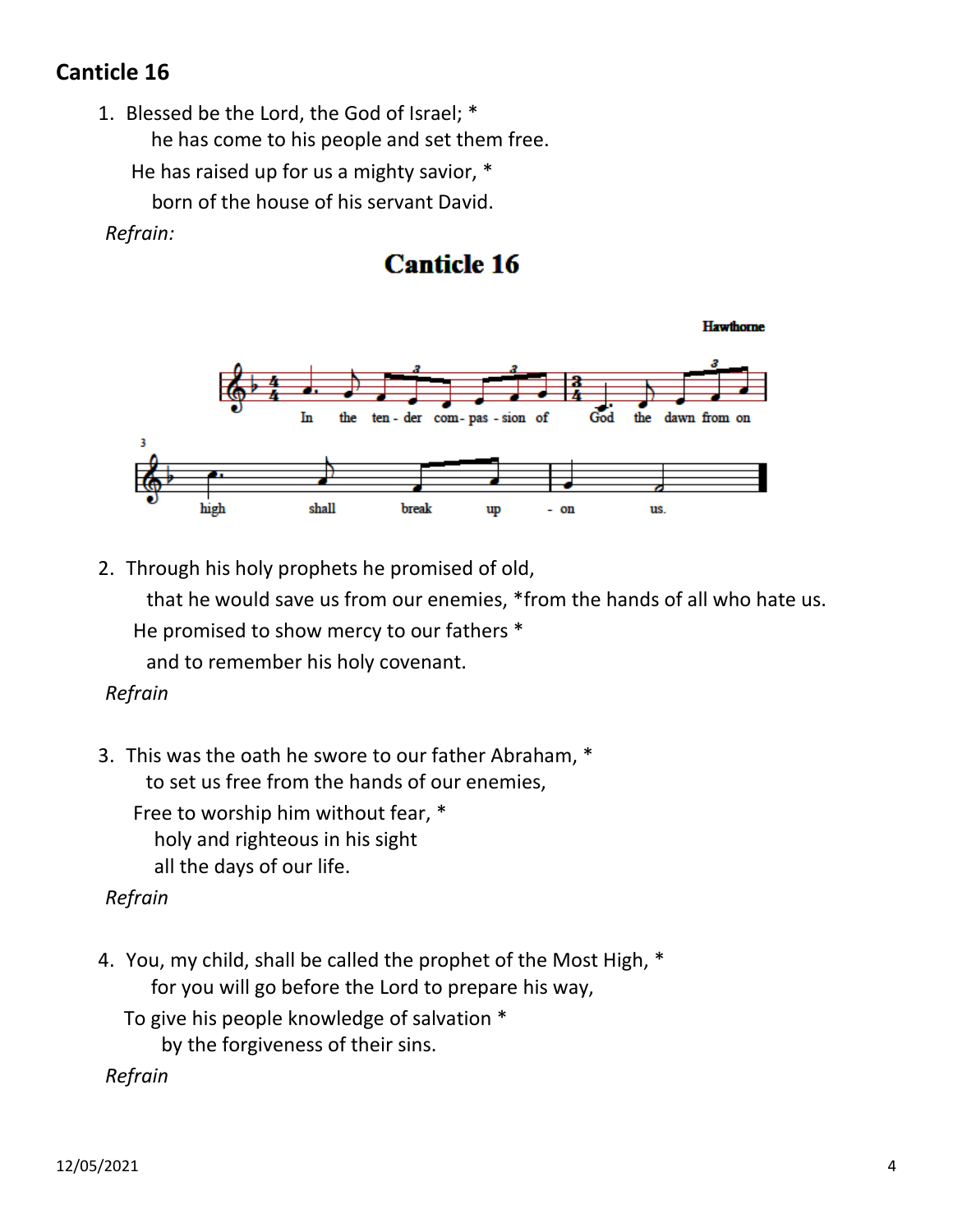5. In the tender compassion of our God \* the dawn from on high shall break upon us, To shine on those who dwell in darkness and the shadow of death, \* and to guide our feet into the way of peace.  *Refrain* Glory to the Father, and to the Son, and to the Holy Spirit: \* as it was in the beginning, is now, and will be for ever. Amen.  *Refrain*

#### **Gospel Luke 3:1-6**

The Holy Gospel of Our Lord Jesus Christ according to Luke

#### *People: Glory to you, Lord Christ*

In the fifteenth year of the reign of Emperor Tiberius, when Pontius Pilate was governor of Judea, and Herod was ruler of Galilee, and his brother Philip ruler of the region of Ituraea and Trachonitis, and Lysanias ruler of Abilene, during the high priesthood of Annas and Caiaphas, the word of God came to John son of Zechariah in the wilderness. He went into all the region around the Jordan, proclaiming a baptism of repentance for the forgiveness of sins, as it is written in the book of the words of the prophet Isaiah,

"The voice of one crying out in the wilderness: 'Prepare the way of the Lord, make his paths straight. Every valley shall be filled, and every mountain and hill shall be made low, and the crooked shall be made straight, and the rough ways made smooth; and all flesh shall see the salvation of God.'"

The Gospel of the Lord *People: Praise to you Lord Christ*

# HOMILY Rev. Grant Barber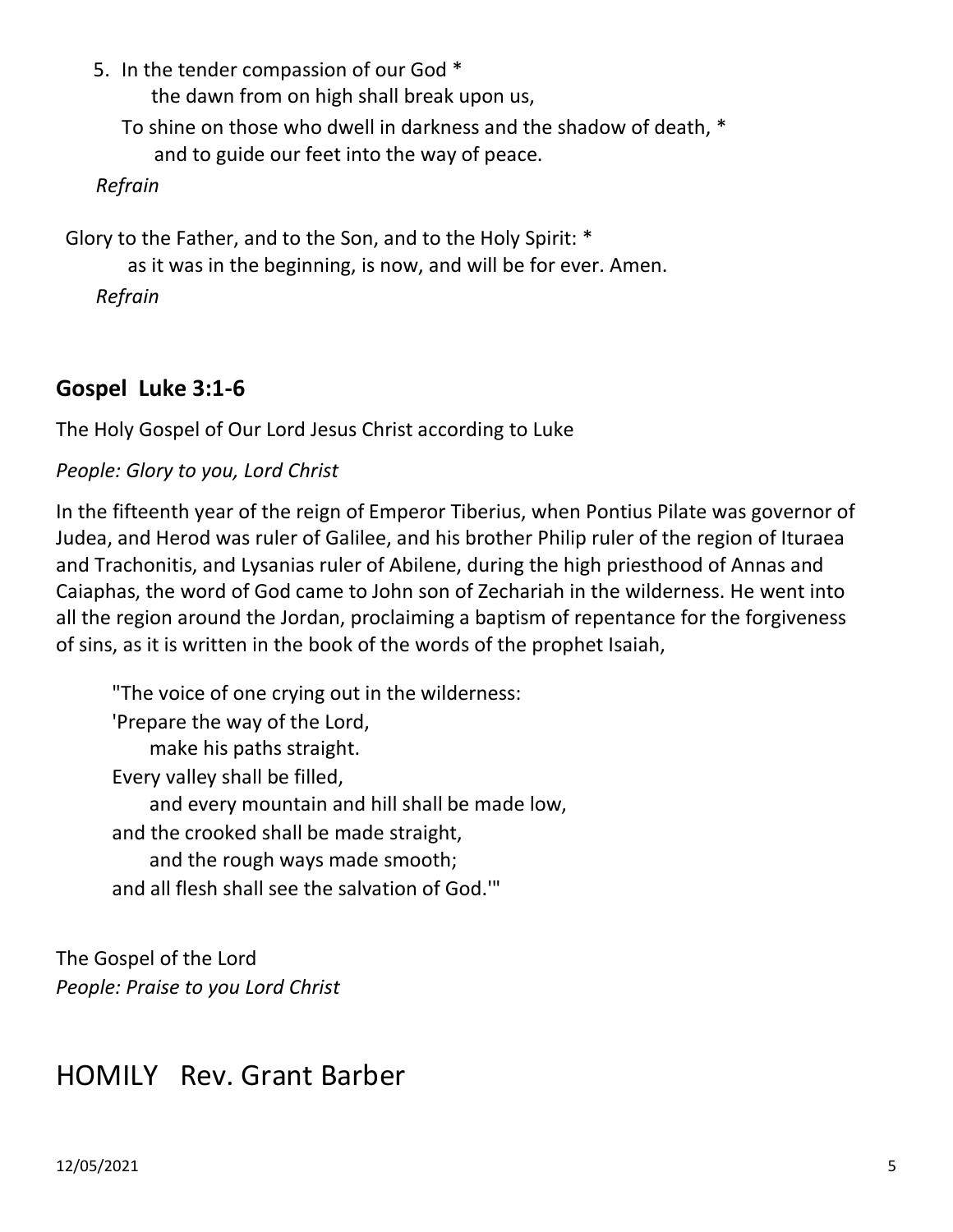## **The Nicene Creed**

We believe in one God, the Father, the Almighty, maker of heaven and earth, of all that is, seen and unseen.

We believe in one Lord, Jesus Christ, the only Son of God,

eternally begotten of the Father, God from God, Light from Light,

true God from true God, begotten, not made, of one Being with the Father.

Through him all things were made.

For us and for our salvation he came down from heaven: by the power of the Holy Spirit he became incarnate from the Virgin Mary, and was made man.

For our sake he was crucified under Pontius Pilate; he suffered death and was buried.

On the third day he rose again in accordance with the Scriptures;

he ascended into heaven and is seated at the right hand of the Father.

He will come again in glory to judge the living and the dead, and his kingdom will have no end.

We believe in the Holy Spirit, the Lord, the giver of life, who proceeds from the Father and the Son. With the Father and the Son he is worshiped and glorified. He has spoken through the Prophets.

We believe in one holy catholic and apostolic Church.

We acknowledge one baptism for the forgiveness of sins.

We look for the resurrection of the dead, and the life of the world to come. Amen

#### **Prayers of the People – Reader**

*Please enter prayers and petitions into the chat if attending virtually*. Leader: We are invited to prepare, to discern what gives us true life. *People: Gracious God, in the midst of busy lives may we hear the invitation to reflection, quiet, and to know the true joy which satisfies our hopes and desires.* Leader: The cold arrives in this season. As we warm our homes, may our hearts be kindled with love for the dignity and well-being of all: peace in our homes, our streets, our towns, between friends, family members, for our parish and in the hearts of all who seek you.

*People: Lord God, may our thoughts, and actions testify to the love we find in you.* 

Leader: During a holiday season life can be hard for the lonely, those who are sick, those who grieve. We pray now especially for those in any need, and especially those on our prayer list: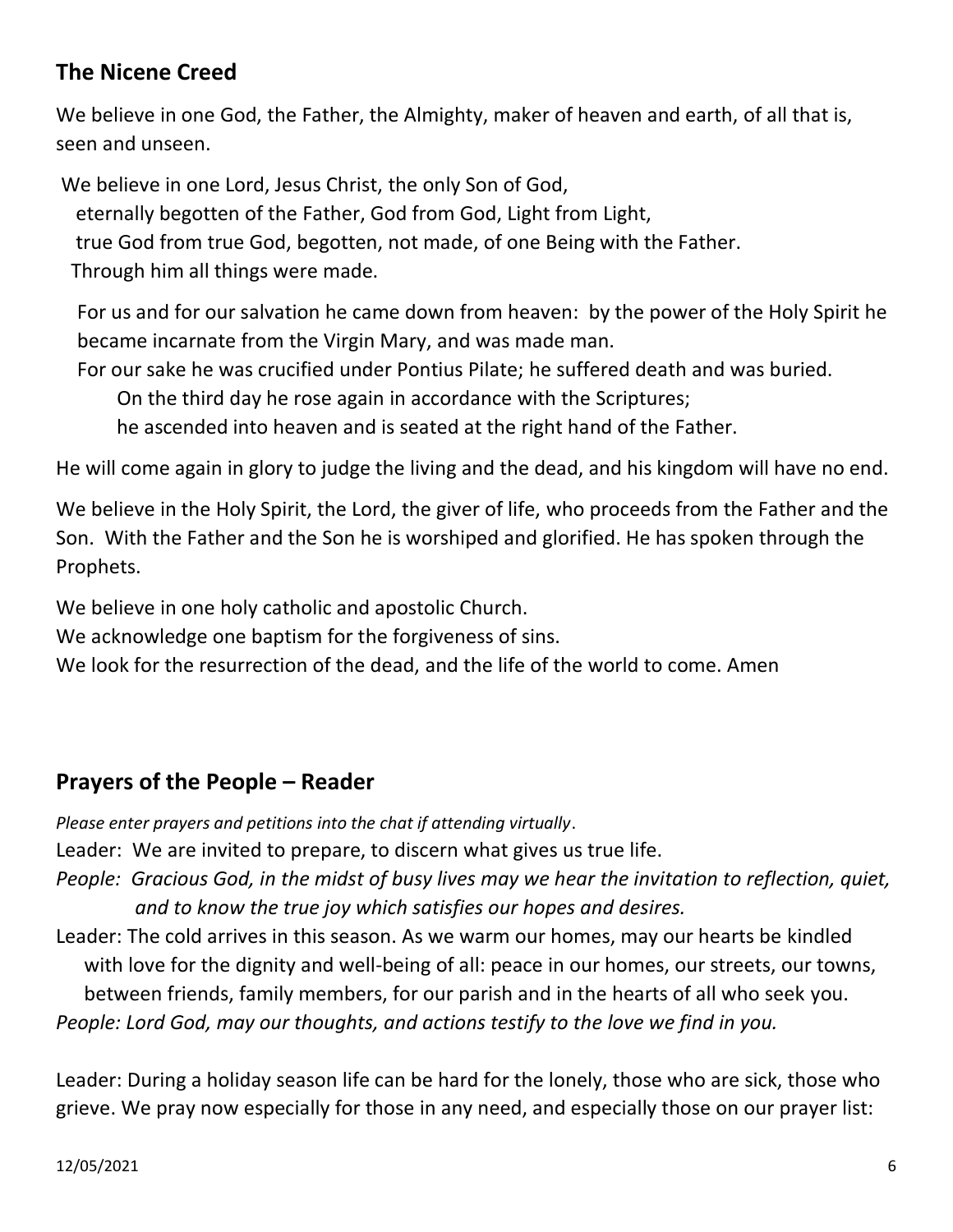Ron, Ginny, Marilyn W., Carol HP., Muriel C., Richard T., David T. Sunrise T., Betty H., Laura K. and Natalie W.

Dear Lord, we continue to lift up to you in prayer all those parishioners, family members, and friends who have been a part of our Prayers of the People. Their needs are many, and they remain in our hearts and minds. Lord, we pray that you will continue to heal them and nurture them. Amen.

*Please let the office know (1) if you have any person in urgent need of prayer to be added to these prayers and (2) those with longer term, chronic needs, will be added to the Prayer Chain for long term prayer care.*

Leader: We pray for those serving in the military, especially: Baron S., Zachary S., Christopher, & Joey

Leader: We give thanks for those whom we love but see no longer, especially Margot Pirnie, and those we now name silently or out loud. They stand before you and pray for us, as we now pray for them.

*People: May light perpetual shine upon them.*

Leader: Are there other intercessions or thanksgivings others wish to name?

*All are invited to speak out loud or enter in the chat and offer further prayer needs, including birthday or anniversary remembrances. Leader or other person reads petitions entered into Zoom Chat.*

Celebrant: asks if there are any birthdays or anniversaries to be celebrated in the coming week, then prays for those named; if none come forward with birthdays or anniversaries, the Celebrant adds a concluding Collect.

# **Confession and Absolution**

#### *The Deacon or Celebrant says*

Let us confess our sins against God and our neighbor.

#### *Minister and People*

Most merciful God, we confess that we have sinned against you in thought, word, and deed, by what we have done, and by what we have left undone. We have not loved you with our whole heart; we have not loved our neighbors as ourselves. We are truly sorry and we humbly repent.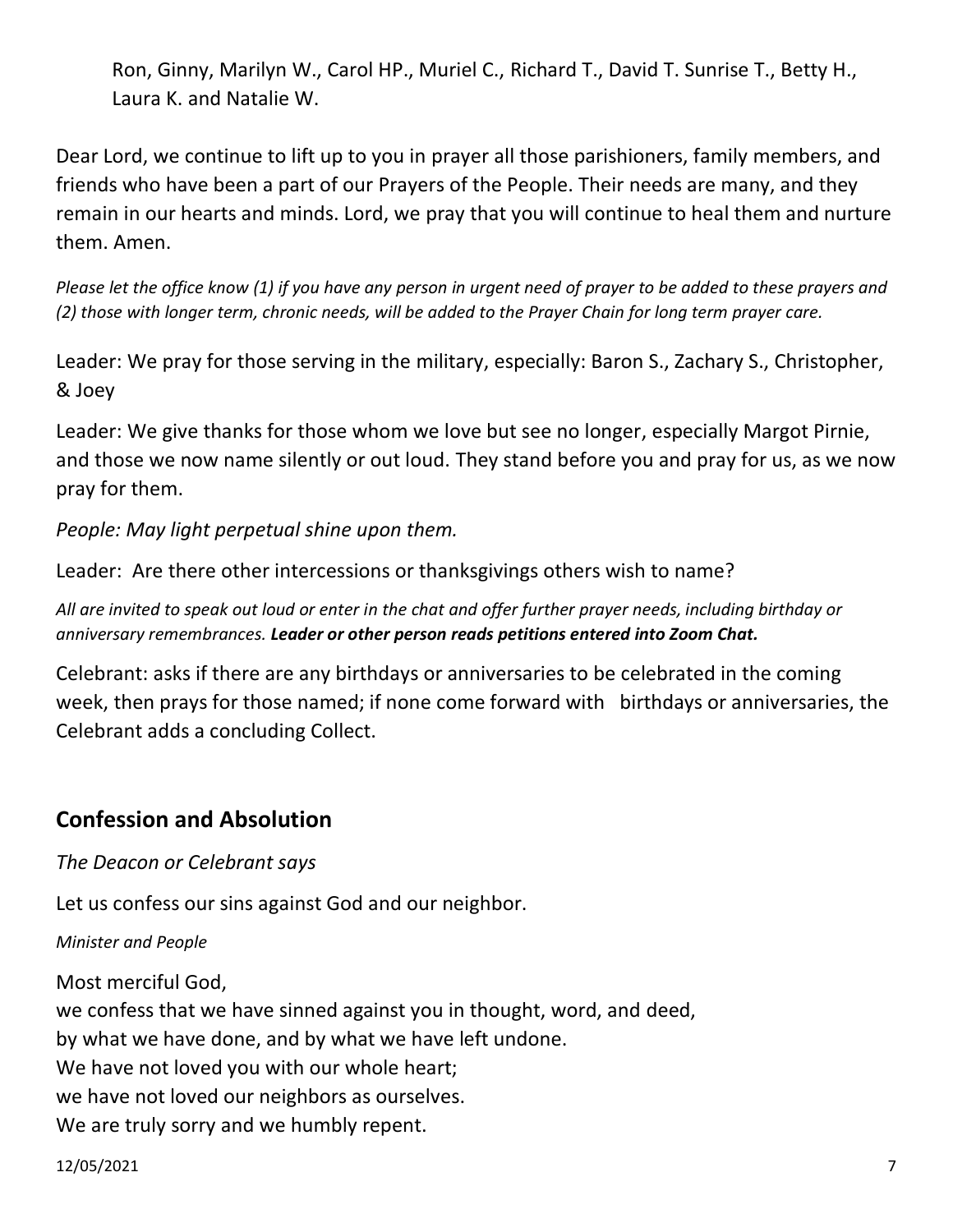For the sake of your Son Jesus Christ, have mercy on us and forgive us; that we may delight in your will, and walk in your ways, to the glory of your Name. Amen.

# *The Priest, stands and says*

Almighty God have mercy on you, forgive you all your sins through our Lord Jesus Christ, strengthen you in all goodness, and by the power of the Holy Spirit keep you in eternal life. *Amen.*



The Peace of the Lord be with you always!

**Anthem** English Advent Carol

# **Eucharistic Prayer B**

*Contained in the other document.*

Because you sent your beloved Son to redeem us from sin and death, and to make us heirs in him of everlasting life; that when he shall come again in power and great triumph to judge the world, we may without shame or fear rejoice to behold his appearing.

*Sanctus*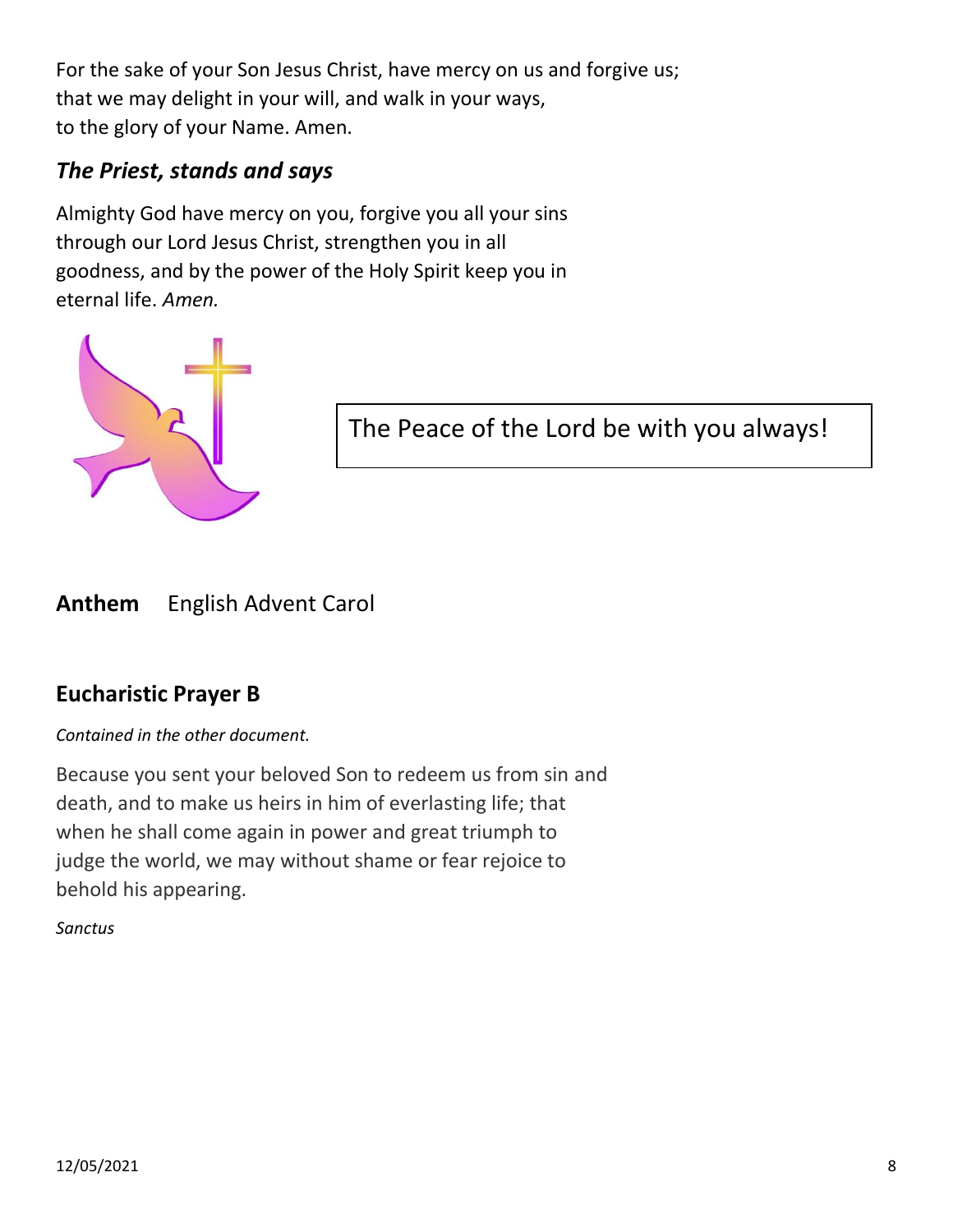

# **The Lord's Prayer**

*And now, as our Savior Christ has taught us, we are bold to say*

Our Father, who art in heaven, hallowed be thy Name,

thy kingdom come, thy will be done, on earth as it is in heaven.

Give us this day our daily bread.

And forgive us our trespasses, as we forgive those who trespass against us

And lead us not into temptation but deliver us from evil.

For thine is the kingdom, and the power, and the glory, for ever and ever.

*Amen*

#### **The Fraction Anthem**

Celebrant: Alleluia! Christ our Passover is sacrificed for us.

*People: Therefore let us keep the feast. Alleluia!* 

To receive communion please come up the center aisle and return to your pew by turning to your left and going down that side aisle.

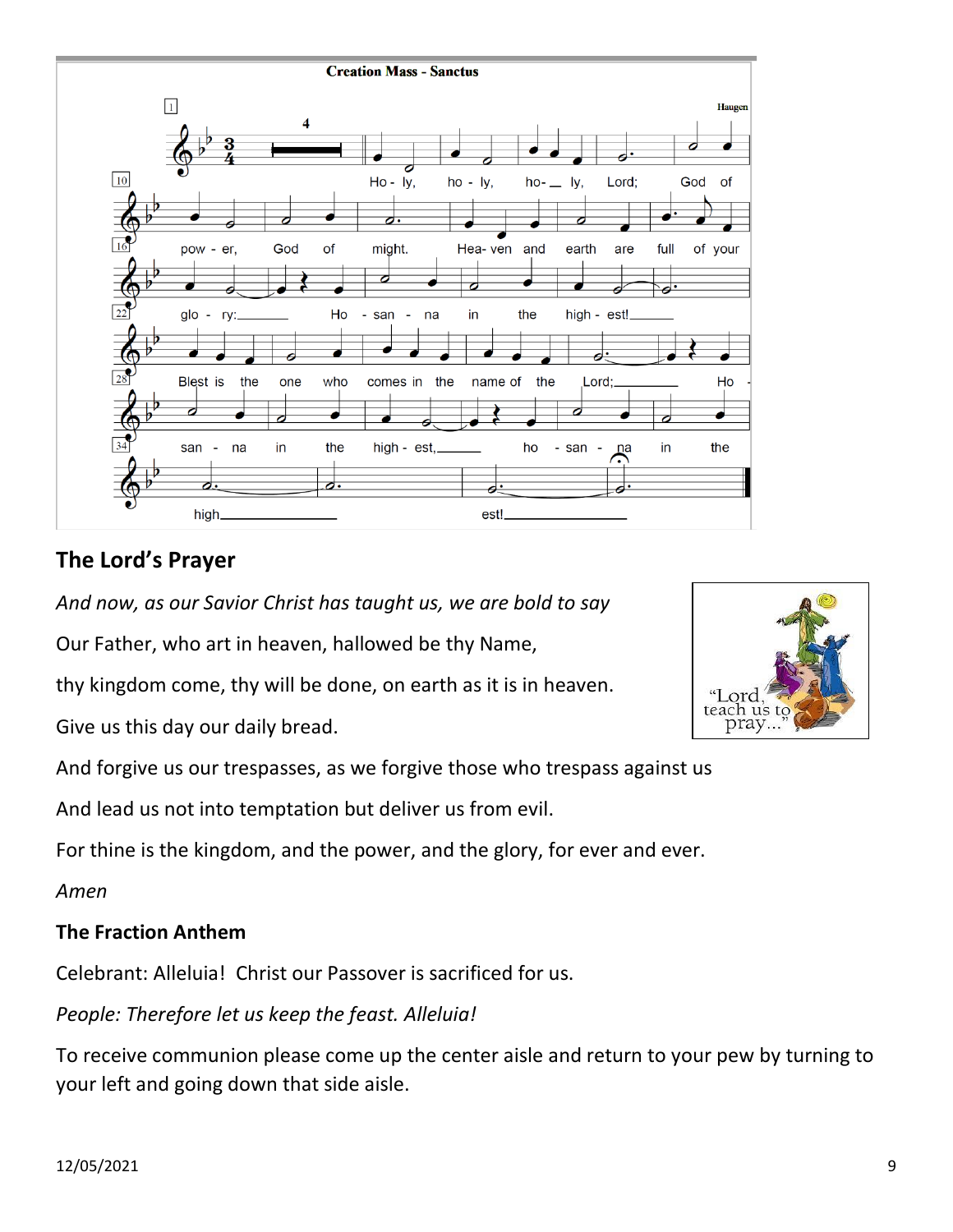#### **Post Communion Prayer**

Let us pray. *Celebrant and People*

Almighty and ever-loving God, we know we are the body of Christ in this world and commissioned to do your work.

With your guidance, help us to grow Grace Church in ways we cannot now imagine.

In your compassion, Lord, help us to be open to all possibilities,

In your love, Lord, help us to accept those things that we need to change, and not limit ourselves in moving forward.

In your wisdom, Lord, please show us the way to go as we become your hands, your heart, and your voice in the world.

This we pray in Jesus' name, Amen

# Blessing

**Closing Hymn** People, look East WLP724

**Postlude** Echo Noel, Daquin/Fox

#### **Announcements**

- 12/12 Lunch takeout, Volunteers needed
- 12/15 Christmas flowers due
- 12/24 Christmas Eve- Friday 4:30

No service Christmas Day



#### **Choir Practice**

each Sunday following the service. Join if interested.



**Grief Support Dec. 5th, Dec. 19th** following the service